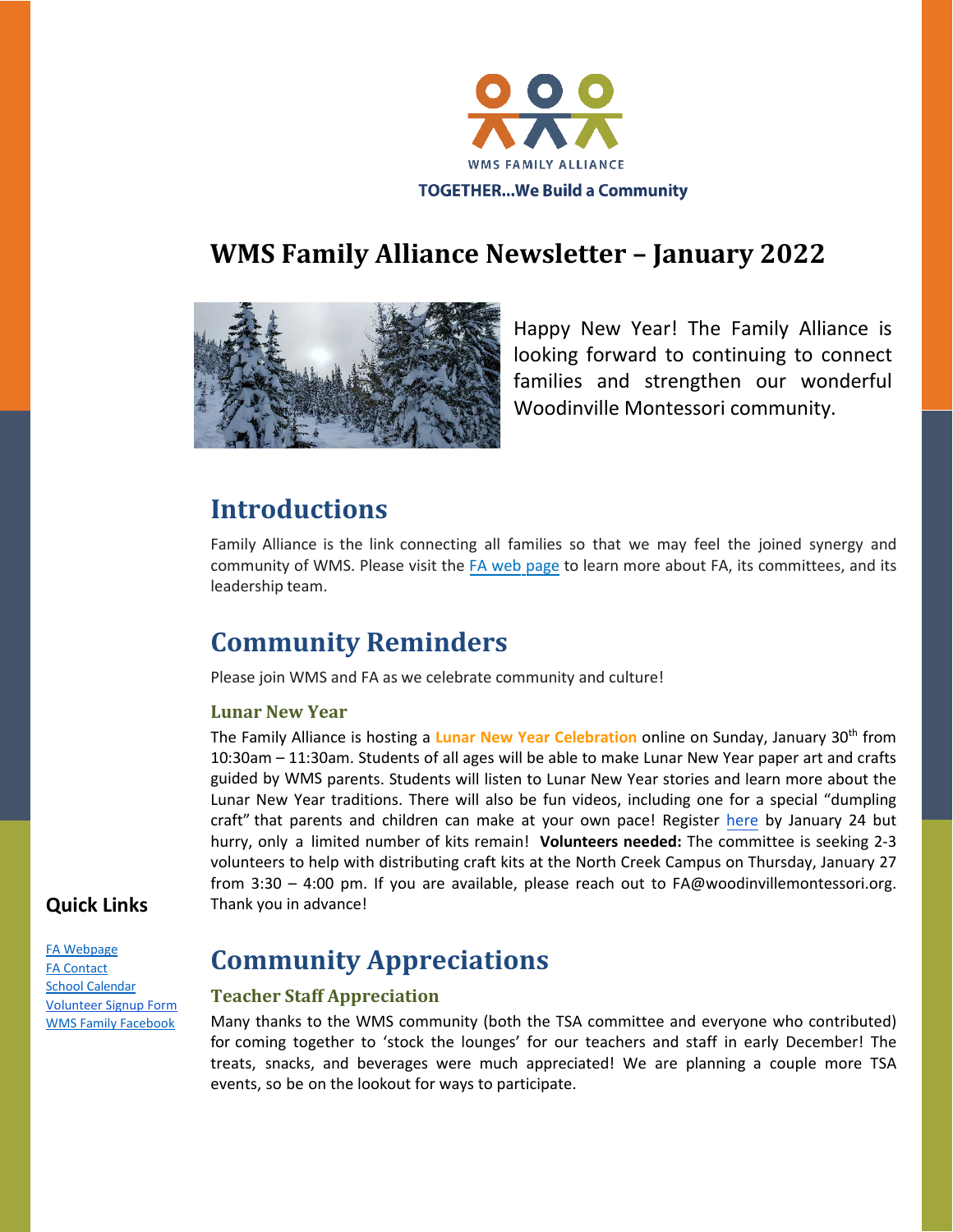WMS and the Family Alliance is grateful to everyone who contributed, including: **Suchi Agarwal, Ellen Beecroft, Florence Bernhard, Aubrey Blosser, Anusha Chikodi, Monica Chin, Kaitlin Dralle, Kaige Zhang-Gantz, Rabia Gul, Christine Hernandez, Jenn Horenstein, Aseil Jaber, Sneha Katyal, Renae Kochel, Susan Lee, Qingmei Lin, Shaweta Malik, Mohammed Mehkri, Emma Murray, Cathy Nickell, Anna-Lisa Notter, Sukanya Pani, Nisha Shah, Saurin Shah, Heather Smith, Jinju Song, Dessa Tampio, Anjali Teckchandani, Renu Yadav, and Yuanfang Zhou.**

#### **Holiday Craft Festival**

Students of all ages were able to make their own holiday crafts guided by WMS parent Krista Wolf. The December celebration included fun video clips of holiday songs and stories shared by the WMS community! Special thanks to Krista for organizing and hosting, and to the following parent volunteers for assembling and distributing the craft kits and making this event possible: **Mona Atallah, Christina Bernal, Aubrey Blosser, Vickie Castaneda, Erica Thomas Chen, Anusha Chikodi, Wei Huang, Anette Kinley, Katie Lencioni, Shaweta Malik, Jason Murray, Shruthi Sheshagiri, and Jiesheng Wei**.

#### **Winter Donation Drive Recap**

Thank you to our community for contributing to the winter food drive held in December! The response was overwhelming, and FA was thrilled with the amount of food donated to support Hopelink. Special thanks to our parent volunteers in this effort, collecting and delivering the donations: **Lupita Cardenas and Mary Picardal**.

### **Ways to Get Involved**

While school and social events continue to look different this year, FA is hard at work reimagining current traditions and building new ones! We would love to have your help.

#### **Volunteer Opportunities**

Due to COVID-19, we are continuing to restrict in-person parent volunteer opportunities that work directly with students (field trip chaperones, reading parents, etc.). However, there may be several in-person opportunities within our buildings that will be announced in the spring so stay tuned! We still have offsite opportunities within FA and you can find current volunteer opportunities [here.](https://www.signupgenius.com/go/8050B48AEA823AAFA7-wmsvolunteer1)

We would love to have additional volunteers for the Lantern Festival, highlighting the celebration of Eid and Ramadan around the world; we are planning on teaming with Friends of North Creek Forest for a day of service in our local community; and we are hoping to be able to host our All-School Picnic in June.

#### **Share your ideas for community building!**

Do you have a cool idea for a virtual community event? FA would love to hear your ideas for any fun, safe, family-focused ideas for the Winter/Spring. For interest, please contact the [FA executive](mailto:fa@woodinvillemontessori.org?subject=WMS%20Community%20Building)  [committee.](mailto:fa@woodinvillemontessori.org?subject=WMS%20Community%20Building)

#### **Share your culture with the WMS community!**

Family Alliance invites families to share their culture and traditions with the community! If you are interested, contact the [FA executive committee](mailto:fa@woodinvillemontessori.org?subject=WMS%20Sharing%20Culture) about creating a short video on cooking a dish, dance performance, art making, or any tradition from your culture!

#### **Woodinville Montessori School Family Facebook Page**

Looking for a way to connect with other WMS Families? Come join the [Woodinville Montessori](https://www.facebook.com/groups/130215807626550/) [Families Facebook Group](https://www.facebook.com/groups/130215807626550/) to plan outings, share upcoming events, and promote our sense of community.

### **Quick Links**

[FA Webpage](https://www.woodinvillemontessori.org/wms-families/fa-committees/)  [FA Contact](mailto:fa@woodinvillemontessori.org)  **School [Calendar](https://www.woodinvillemontessori.org/calendar/)** [Volunteer Signup Form](https://www.signupgenius.com/go/8050B48AEA823AAFA7-wmsvolunteer1) [WMS Family Facebook](https://www.facebook.com/groups/130215807626550/)